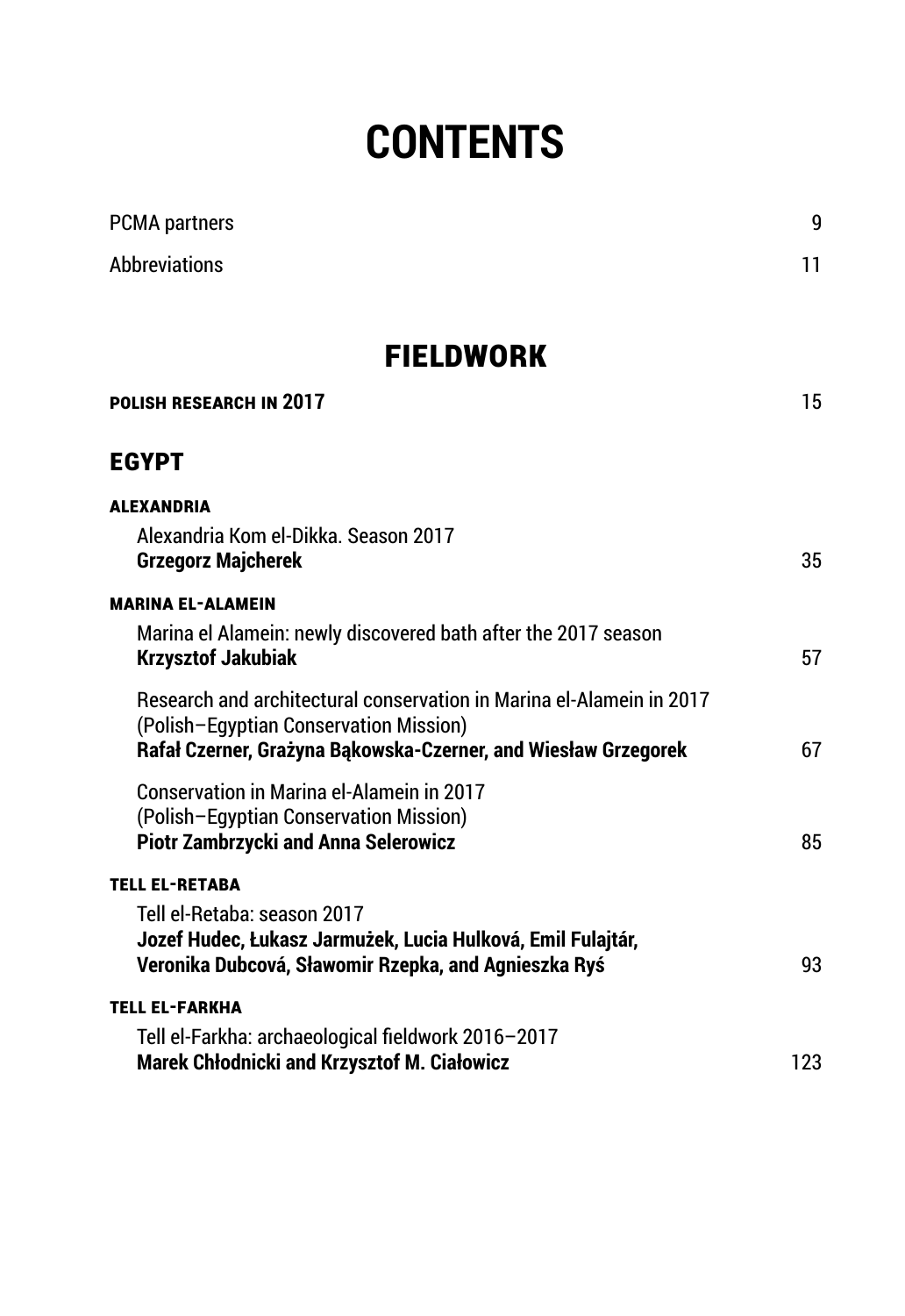| TELL EL-MURRA |  |
|---------------|--|
|---------------|--|

| Tell el-Murra (Northeastern Nile Delta Survey): research in 2016-2017<br>Mariusz A. Jucha, Grzegorz Bąk-Pryc, Natalia Małecka-Drozd<br>and Magdalena Kazimierczak | 149 |
|-------------------------------------------------------------------------------------------------------------------------------------------------------------------|-----|
| <b>SAQQARA</b>                                                                                                                                                    |     |
| Saqqara: season 2017<br><b>Kamil O. Kuraszkiewicz</b><br>with appendix by Iwona Ciszewska-Woźniak                                                                 | 169 |
| <b>WEST THEBES: ASASIF</b>                                                                                                                                        |     |
| Middle Kingdom tombs of Asasif: archaeological fieldwork in 2017<br><b>Patryk Chudzik</b>                                                                         | 183 |
| Human remains from Tomb MMA 514 in North Asasif:<br>preliminary assessment<br><b>Roselyn A. Campbell</b>                                                          | 195 |
| <b>BERENIKE</b>                                                                                                                                                   |     |
| Beads and pendants from the Hellenistic to early Byzantine Red Sea<br>port of Berenike, Egypt: Seasons 2014 and 2015<br>Joanna Then-Obłuska                       | 203 |
| <b>GEBELEIN</b>                                                                                                                                                   |     |
| Gebelein Archaeological Project 2018: temple and fortress area<br>on the Eastern Mountain<br>Wojciech Ejsmond, Dawid F. Wieczorek, and Alicja Wieczorek           | 235 |

### **Sudan**

#### **Ghazali**

Qatar–Sudan Archaeological Project: Excavations at the Ghazali monastery from 2014 to 2016 **Artur Obłuski, Joanna Ciesielska, Robert Stark, Adrian Chlebowski, Aleksander Misiurny, Maciej Żelechowski-Stoń, and Zaki el-Din Mahmoud** 245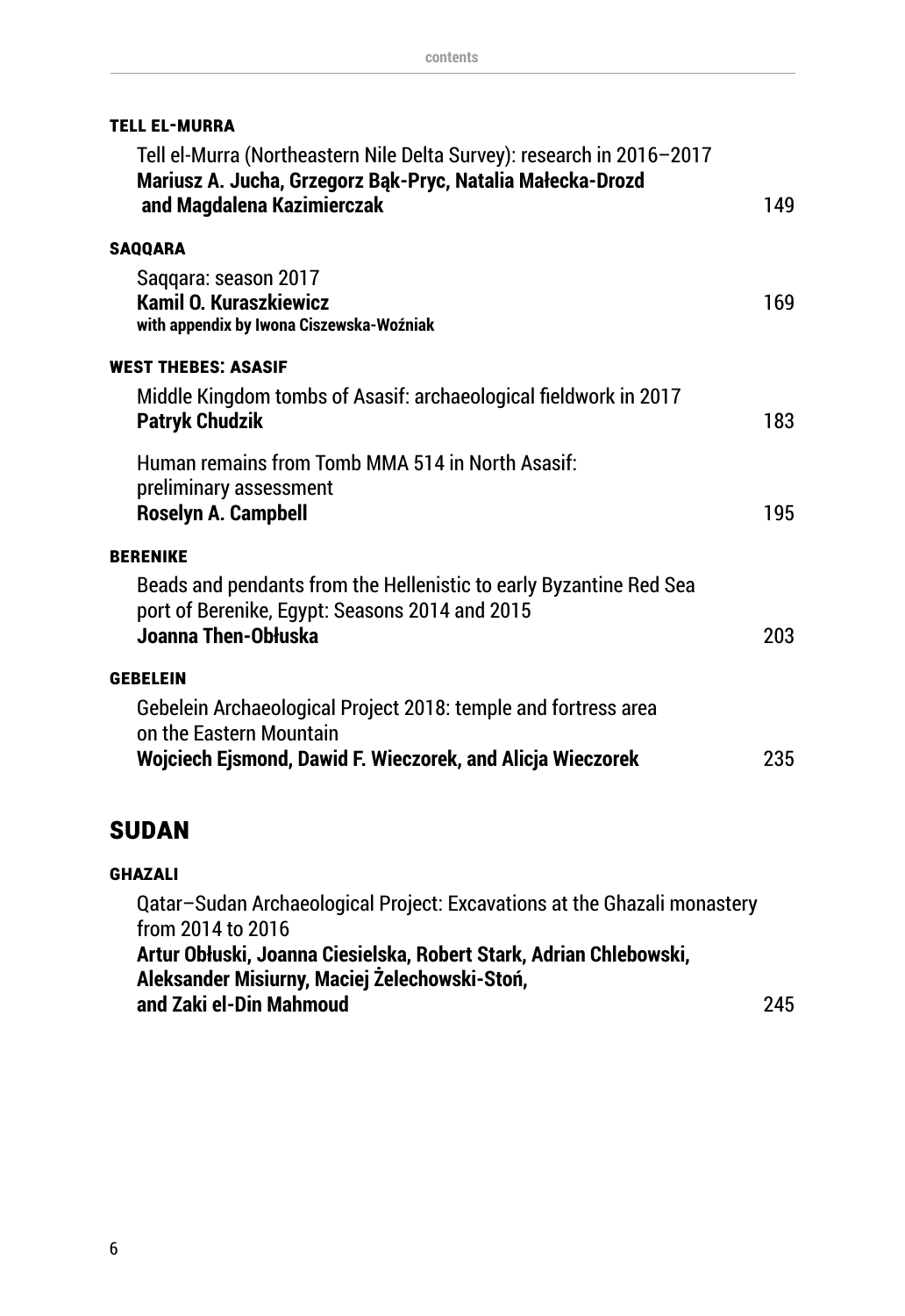#### **El-Zuma**

| Early Makuria Research Project. Excavations at Tangasi: first season in 2018<br><b>Maciej Wyżgoł and Mahmoud El-Tayeb</b>       | 273 |
|---------------------------------------------------------------------------------------------------------------------------------|-----|
| Early Makuria Research Project. The vessel assemblage from Tangasi<br>Ewa Czyżewska-Zalewska                                    | 289 |
| Early Makuria Research Project. Beads and pendants from the tumulus<br>cemetery in Nubian Tangasi, Sudan<br>Joanna Then-Obłuska | 303 |
| Early Makuria Research Projet. Metal artifacts from the Tangasi cemetery<br>Łukasz Zieliński                                    | 317 |

#### **jordan**

#### **Khirbat al-Sar (Sara)**

| Archaeological and geophysical survey at the site of Khirbat as-Sar (Sara),      |     |
|----------------------------------------------------------------------------------|-----|
| Jordan                                                                           |     |
| Jolanta Młynarczyk and Mariusz Burdajewicz                                       | 341 |
| with appendices by Jolanta Młynarczyk, Robert Ryndziewicz, and Julia Burdajewicz |     |

#### **AL-TAFILA**

HLC Project 2017: Jagiellonian University excavations in southern Jordan **Piotr Kołodziejczyk, Marek Nowak, Michał Wasilewski, Barbara Witkowska, Jacek Karmowski, Marcin Czarnowicz, Agnieszka Brzeska-Zastawna, Justyna Zakrzeńska, Katarzyna Radziwiłko, and Julia Kościuk** 379

#### **IRAQI KURDISTAN**

Newcomers and autochtons. The 2016–2017 UGZAR survey in the Kurdistan Autonomous Region, Iraq. Settlement pattern in the Ninevite 5 period (2012–2017) **Dorota Ławecka** 417